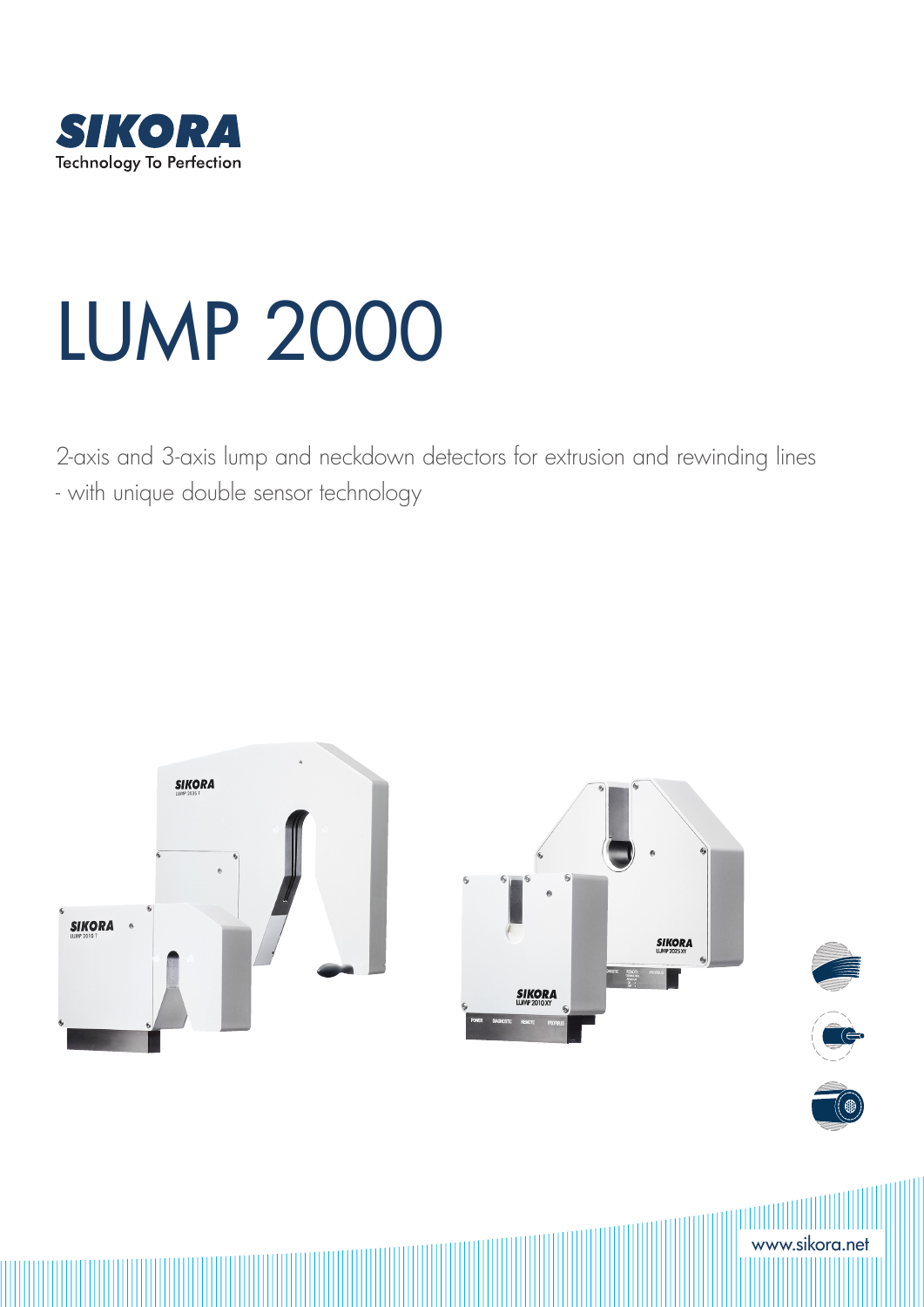## LUMP 2000

2-axis and 3-axis lump and neckdown detectors for extrusion and rewinding lines with unique double sensor technology

With the LUMP 2000 devices, SIKORA offers outstanding technology for the detection of lumps and neckdowns on the surface of wires and cables. By using two or three measuring planes, the systems detect the smallest non-conformities at any line speed.

#### Unique double sensor technology

Impressive is the intelligent double sensor technology, which distinguishes the LUMP 2000 devices in their performance. By using two sensors, so-called "ghost faults" are avoided. These faults are caused by light fluctuations from the outside, and therefore, are no real faults. The double sensor technology, where the difference between both sensors is evaluated, thus allows the reliable detection of "real" faults. A powerful signal processor evaluates the number, height, depth and length of the fault location. The combination of the double sensor technology (differential measuring principle) with infrared light sources assures a fault detection with highest reliability, even under difficult conditions such as dirt, dust or extreme vibration. The lump detector is robust and can easily be installed in every extrusion line or rewinding machine lines due to its small dimensions.



#### Innovative answer for all applications

The XY gauge heads LUMP 2010 XY and LUMP 2025 XY are suitable for product diameters from 0.5 to 10 mm and 0.5 to 25 mm, respectively.

The LUMP 2000 XY models are perfect for the detection of larger faults and bamboo rings.

#### T for Triple: Fault detection with highest reliability

The triple-axis measuring principle of the LUMP 2000 T devices is focused on the detection of punctual faults with consistently high detection probability, and thus, sets new technological standards. The LUMP 2010 T and LUMP 2035 T are applicable for product diameters from 0.25 to 10 mm and 0.5 to 35 mm, respectively.

#### Special model for demanding applications

For the detection of lumps and neckdowns down to a size of  $5 \mu m$  at product dimensions from 0.1 to 0.5 mm, a special model is available. Please refer to our catalog for optical fiber measurement.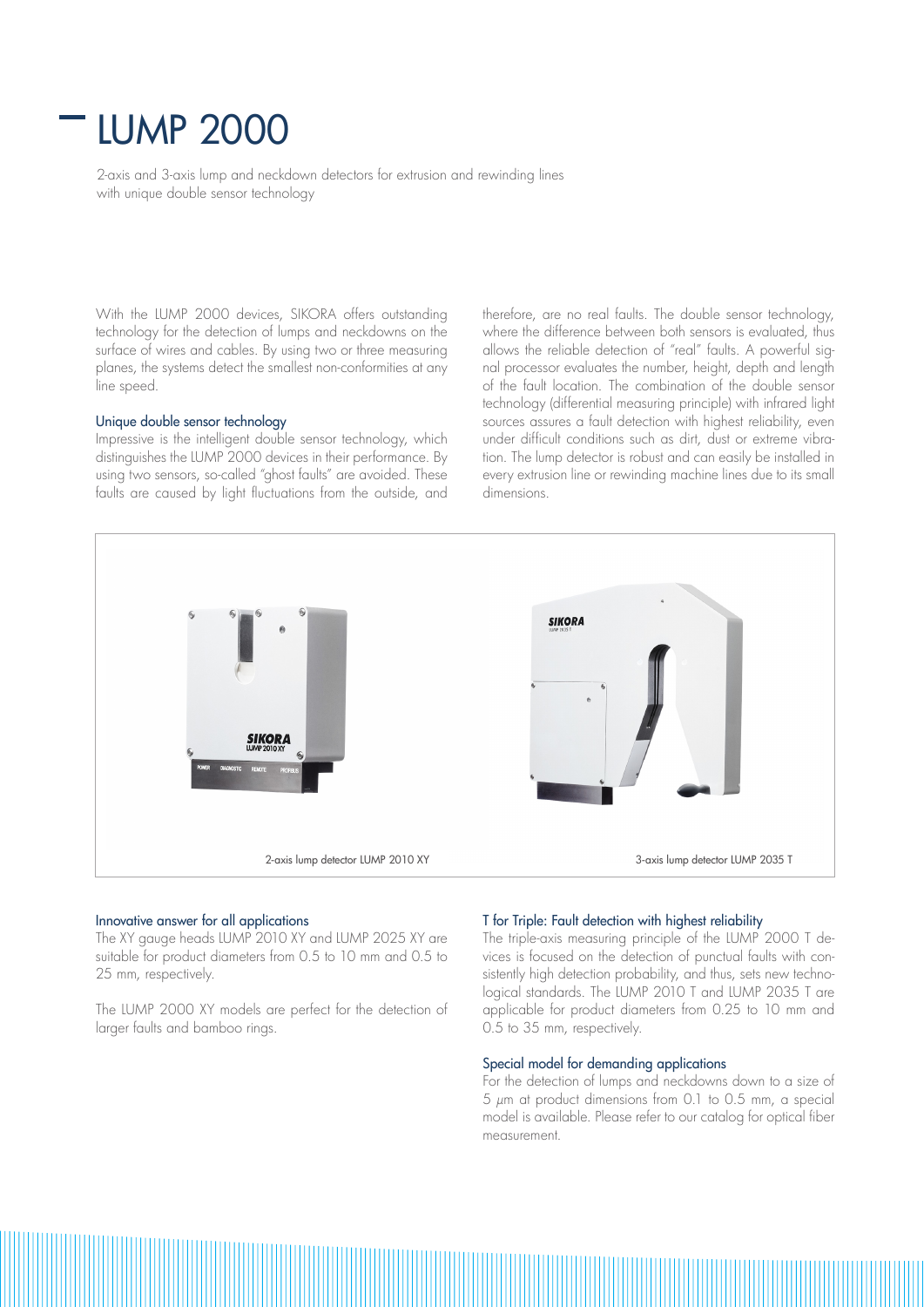#### Triple-axis lump detector for transparent products

A special edition of the LUMP 2010 T offers the additional future-oriented technology for the detection of lumps and neckdowns on transparent materials. The gauge head is available for product diameters from 0.25 to 10 mm.

#### Intelligent and functional design

Another striking feature of the triple-axis devices is the sophisticated design. The gauge heads are open at the bottom to prevent dirt or water from contaminating the measuring plane and allowing for the easy movement of the gauge head, up and out of the extrusion line.

#### Display solutions

The setting of tolerances and the numeric display of lumps and neckdowns is realized with the REMOTE 2000 or a processor system of the ECOCONTROL series. Alternatively, the LUMP 2000 devices can be directly integrated into the line control via a universal interface module.

#### Interfaces

The LUMP 2000 devices offer diverse interfaces such as RS485 or a RS232 diagnosis interface for direct connection to a PC or the display and control device REMOTE 2000. Optionally, a Profibus-DP interface or an industrial fieldbus such as Profinet IO, EtherNet/IP, CANopen or DeviceNet are available.

#### Reporting

In combination with the REMOTE 2000 or any of the processor systems of the ECOCONTROL series, the LUMP 2000 devices provide length related recordings of lumps/neckdowns.



The swivelling gauge head design of the 3-axis devices allows to easily move up the gauge head out of the extrusion line



Detected flaws are visualized on the display and control device REMOTE 2000

#### Outstanding features

- 2-axis and 3-axis lump and neckdown detection
- 3-axis lump and neckdown detection for transparent products
- Highest reliability due to double sensor technology
- Fault analysis regarding type, dimension, length, number and position

www.sikora.net

- Easy to integrate into existing lines
- Elimination of "ghost faults"